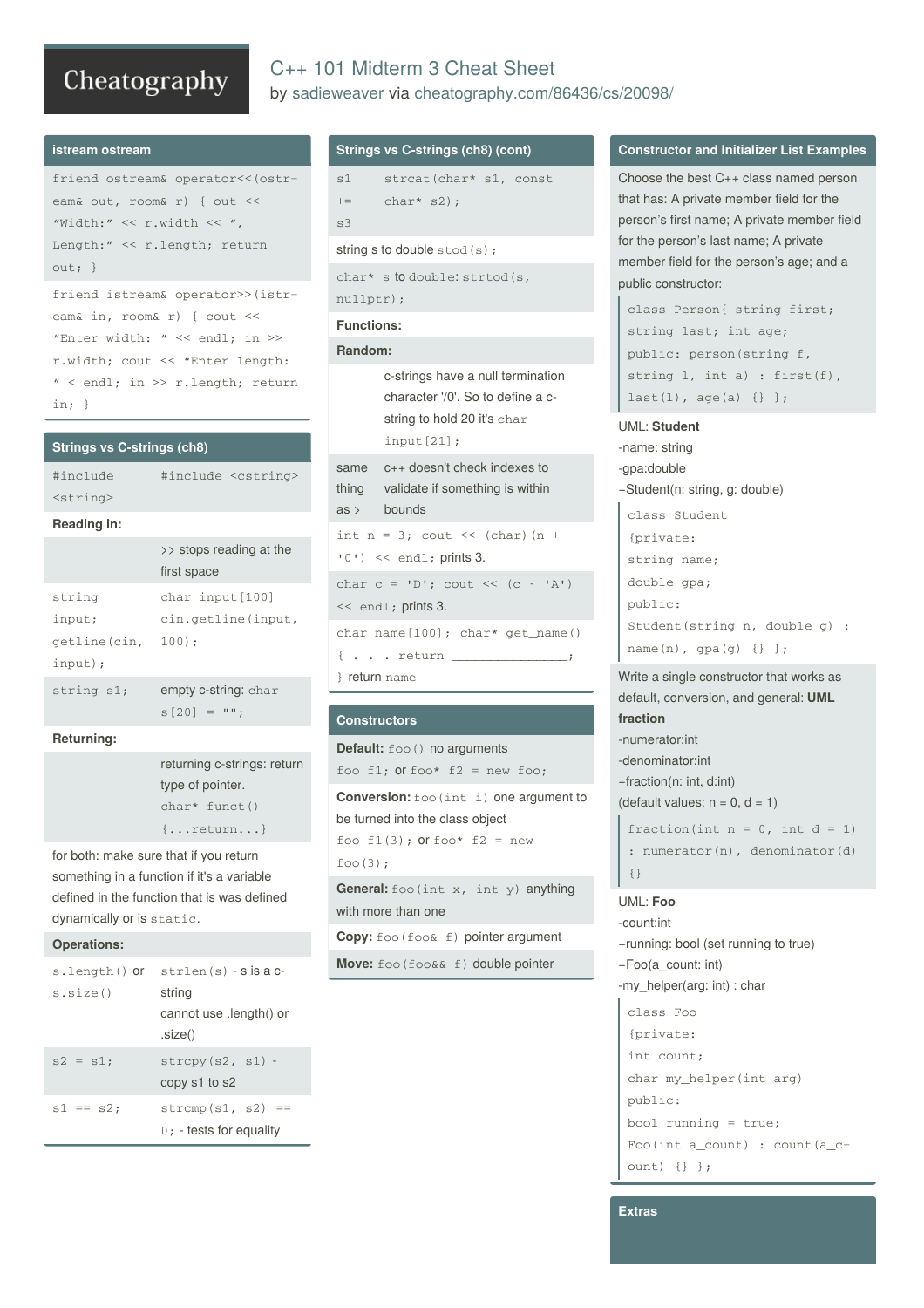Only technical difference between structures and classes:

features in classes are private by default, features in structures are public by default

Constructors name is

the same as the name of the class

By **sadieweaver**

Published 27th July, 2019. Last updated 14th August, 2019. Page 1 of 3.

Sponsored by **CrosswordCheats.com** Learn to solve cryptic crosswords! <http://crosswordcheats.com>

[cheatography.com/sadieweaver/](http://www.cheatography.com/sadieweaver/)